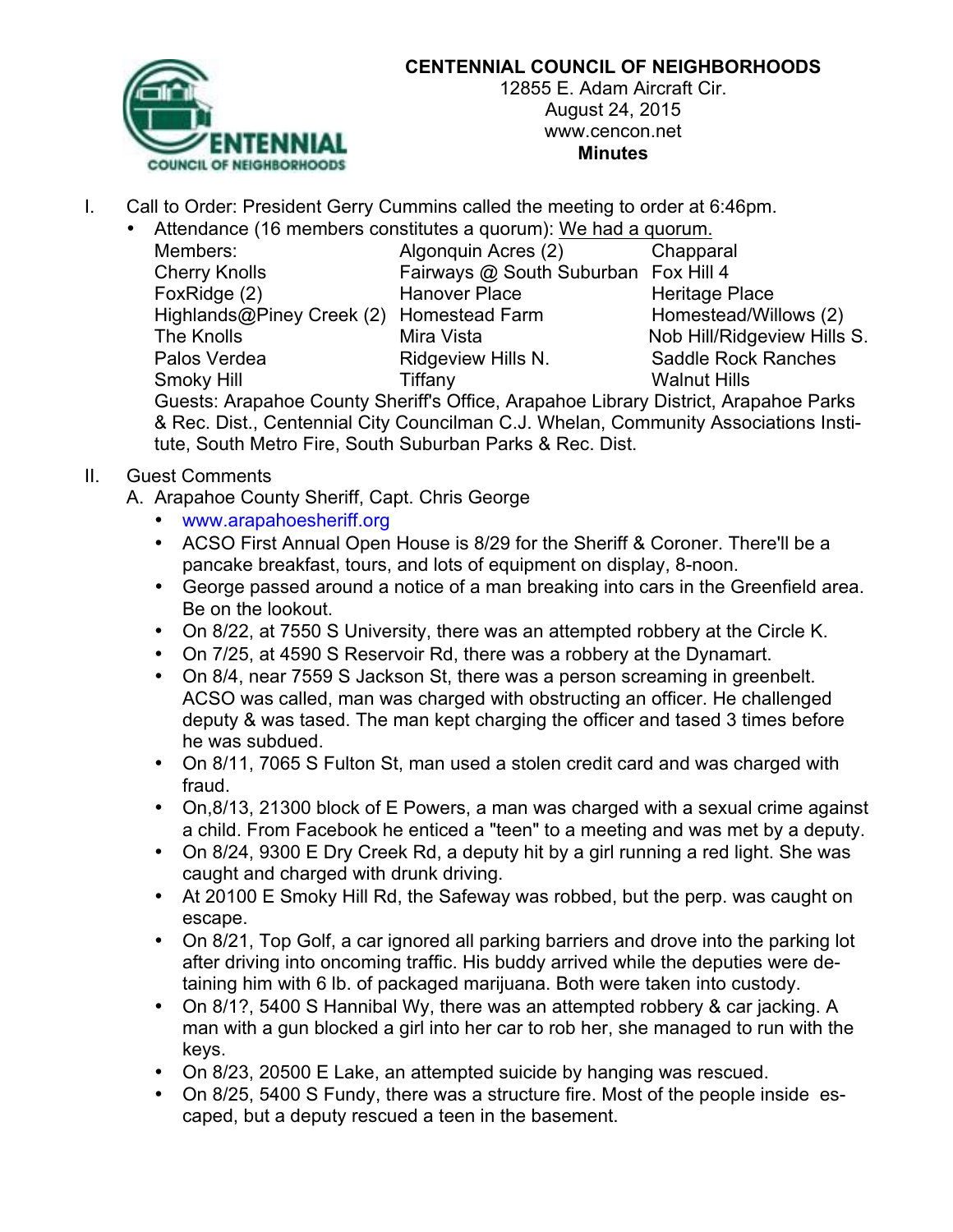- Today, after a number of restaurant burglaries, a deputy boxed a suspicious car in & found a hoard of cash registers in the back seat. Driver & passenger were charged.
- On 8/23, at Top Golf, 2 feuding families got into a scuffle (Hatfields & McCoys?)
- Tatroe: At Quebec & Orchard there were 10-12 fire vehicles, what happened? O'Guin: An electric fire in an office building had been called in.
- B. Arapahoe Library District, Holly Whelan
	- www.arapahoelibraries.org
	- Arapahoe Library District is requesting a mill levy increase on the Nov. ballot, 1.4 mill, from 4.2 to 5.4 mills.
		- o Funds will be used for:
			- Updating books, technology and research materials;
			- Working with parents and caregivers to ensure each child has a strong start and is kindergarten ready;
			- Providing literacy based programming;
			- Providing a link to the outside world for the home bound while building community connections;
			- Increasing services to the aging population;
			- Ensuring adequate staff to address patron needs and requests; and,
			- Providing lifelong educational opportunities for students and adults.
		- o For information go to arapahoelibraries.org/vote-info
	- The Annual Koebel Used Book Sale will be held 9/10-13. (Come and see the new, improved Koelbel Lib.)
	- On 9/19, at Koelbel Lib., 2-4pm, ALD will sponsor and Author Book Talk. Carter Preece is a local author and 5th grade student who's already published two novels. Carter will answer questions about his latest book, The Hidden Universe of Cyclone. Copies of his book will be available for purchase and signing.
	- The library satisfaction survey will be open until 8/26.
- C. Arapahoe Park & Rec District, Delos Searle, Asst. District Manager
	- www.aprd.org
	- Please, see the information flyers linked below.
	- Trails Rec. Center is getting a facelift. The aquatics area was having maintenance done. Verizon is putting 2 cell towers on the building.
	- Fall athletics are starting.
	- Look Out Pool is only open weekends from now until Labor Day.
	- A Fitness & Wellness Fair is coming up see the flyer.
	- On 9/12, APRD is holding a Family Run/Walk. See the flyer.
	- There are also some coupons linked: 10% off any registered fitness class in Sept., 10% off a birthday party.
- D. Fire Districts, Becky O'Guin with South Metro Fire
	- www.cfpd.org, www.littletongov.org/fire, www.southmetro.org
	- There was no Littleton Fire report.
	- Cunningham has a new engine at Station 61. On their website you can watch an engine being built. They're finalizing their 2016 budget. On 10/3, they'll be holding their annual Open House & Pancake Breakfast, 9-noon, at the station at Buckley & Smoky Hill.
	- South Metro: 2 new aircraft firefighting vehicles were put into service, rapid intervention vehicles (last week); these were paid for by Centennial Airport (\$600,000). 11Citizen Awards were distributed in Aug., 2 from Centennial. They've hired 12 new firefighter/paramedics who will start Fire Academy shortly.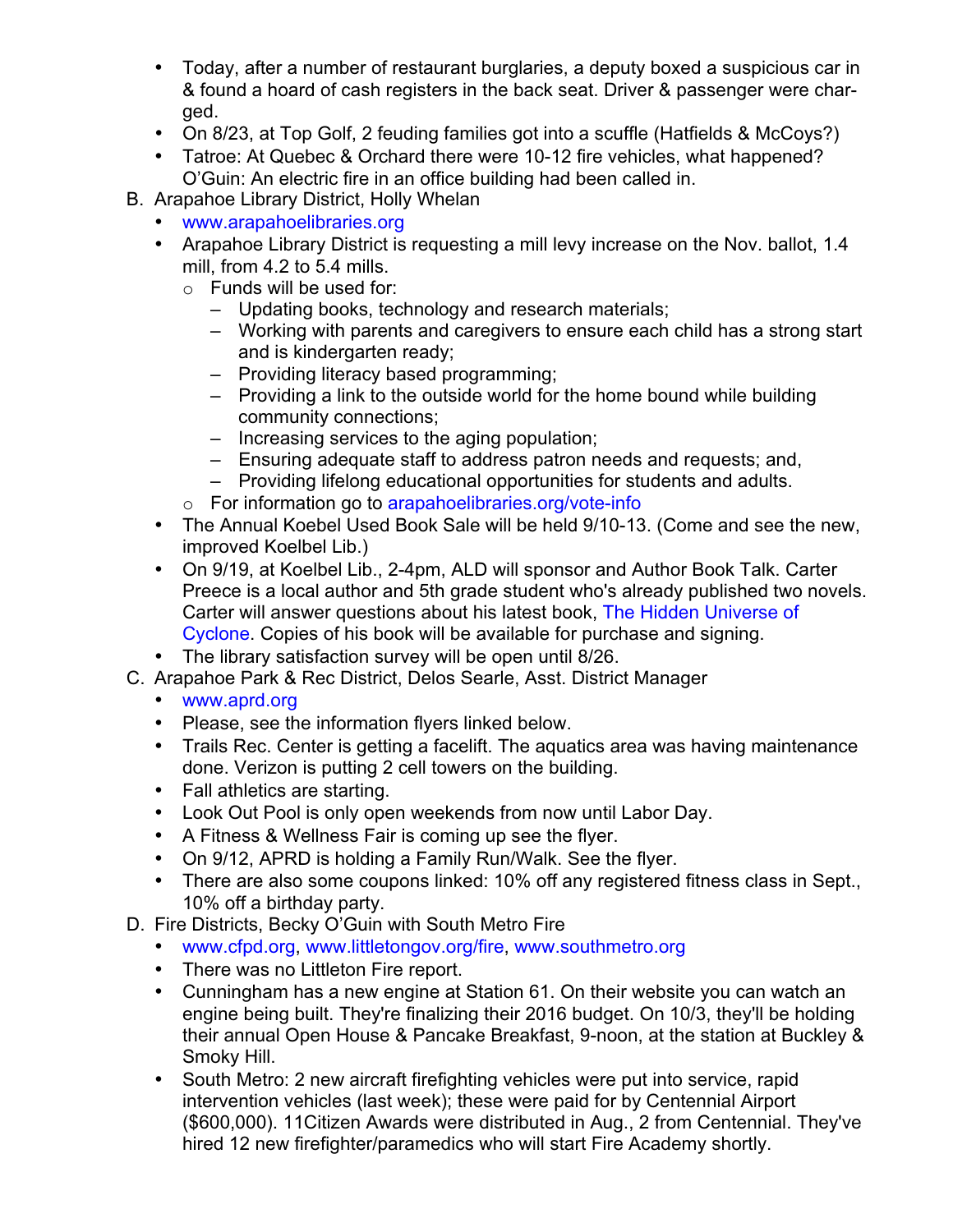- South Metro will be having a public hearing to finish the consolidation of the 2 fire districts (Parker & South Metro). A new board of directors will be formed to serve Jan-May & then elections will be held. Board members will serve specific districts now, a map will be ready in Sept.
- E. South Suburban Park & Rec District, Teresa Cope, Communications Director
	- www.SSPR.org
	- SSPRD is posting activities on NextDoor, every week, what will be happening the next week. This is a new way to also communicate for SSPRD. Neighborhoods should form NextDoor areas.
	- They've now gotten a new Executive Director, Rob Hanna from Castle Rock.
	- The SSPRD activity schedule for Sept./Oct. is linked below.
	- "Can we Talk" meetings are held at Buck Rec. Center, 12:15-1:15: 9/15, (incontinence); 10/, Food, sugar & drugs; 10/13, Men's health.
	- Themed family skate nights are coming up, 9/18 at the Family Sports Center, Back to School theme, 6-7:30. There will be contests, prizes.
	- Punt Pass & Kick
	- 9/28, a Super Moon eclipse program will be held
	- 9/29-9/30, will be the Pottery Guild sale.
- F. City of Centennial
	- www.centennialco.gov
	- C.J. Whelan, Councilman, District 4 was in attendance
		- $\circ$  Centennial Under the Stars, 8/8, was a extremely popular.
		- $\circ$  Top Golf had its grand opening.
		- $\circ$  9/12, 8am, Founders' Day pancake breakfast; also Chili Fest that weekend.
		- o It's budget season, on 9/14 the City Council will have its fall budget session.
		- o District meetings: 1, next Mon. at SG Lib.; Dist. 3, 6:30 pm at Innovation Pavilion; Dist. 4 will have a virtual meeting on 9/226 pm, 6pm.
		- o The Council's Fiber Subcommittee is continuing is continuing to meet. Magellan Advisors has been chosen to help design & plan the final backbone configuration.
		- $\circ$  There will be City elections for a council member in each district. The website has info on candidates.
		- o A bee keeping subcommittee has been formed due to some complaints about bees. They will be proposing tweaks to the existing regs.
		- o The Medians Subcommittee has already proposed a maintenance program for City-owned medians and CDOT ones in Arapahoe & University (major arterials only at this point).
		- $\circ$  The City has an upcoming budget study session on 9/14. One thing on agenda is increasing the medians program.
		- o Middleton: There was an article in the *Post* about an Arapahoe Rd. retail survey, what's that about? Whelan: It would be better to have Marsiniak, Economic Development Director come to a CenCON meeting to talk about that. There will be a report by end of year to tell us if there's a direction to go for retail on Arapahoe between I-25 and Parker.
		- o Warren Zeller?: There are many worn street signs in Homestead, what can we do? CJ: Street signs are on a schedule to all be swapped out by the end of 2016, on a contract with CH2M.
	- Davis Livingston, Youth Commissioner: The Youth Commission has 6 new commissioners. We had a booth at this summer's movie nights and a photo booth at Under the Stars. Teen Court is coming along; we had 2 cases last week and 2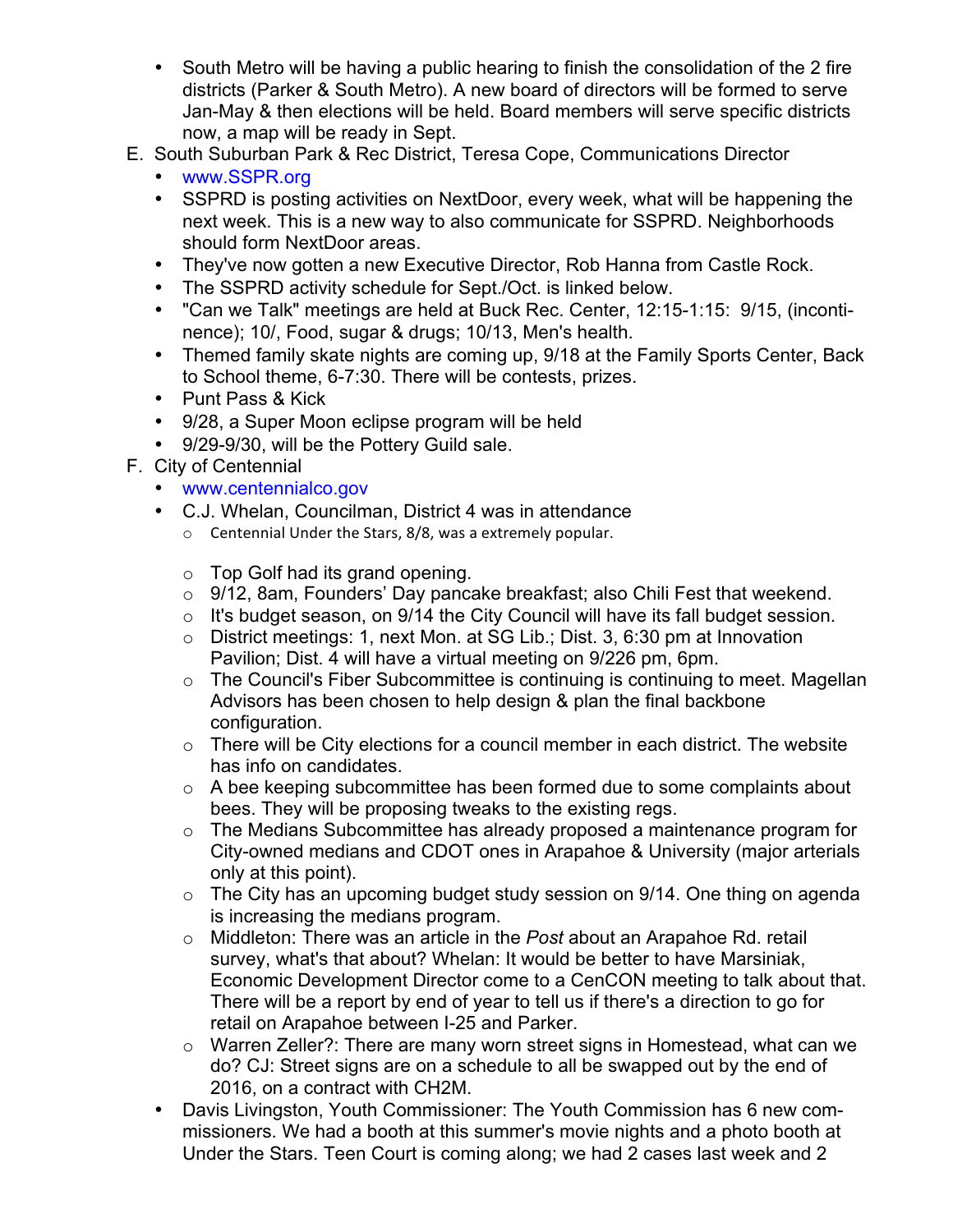cases this week. Cummins: We'll have a presentation on the Teen Court when they're more experienced.

- III. Denise Haas, President-Elect, Rocky Mountain Chapter of Community Associations Institute (CAI) – CAI serves the educational, business & networking needs of community associations in Colorado.
	- www.cai-rmc.org
	- On 9/17, at the Centennial Civic Center, CAI will sponsor an HOA roundtable. Lots of good information for HOA boards. **Please, invite your boards to attend**. It's free and a light supper will be served. RSVP on the website.
	- The Open Meetings Law: when 3 or more board members meet to discuss board business, it must be noticed and open to everyone.
	- Martens: Does the Sunshine Law require that an email reply to all board members constitutes a meeting that needs to be open? Haas: That depends, it's not cut and dried.
	- To increase meeting attendance, push your comfort zone, find ways to meet your neighbors. Do things that don't require a commitment.
	- Ryan: Is there an interpretation of the Sunshine Laws for HOAs? Haas: There is a paper on that subject on the website. I am not a lawyer.
	- There is state law that states that at every annual meeting you must educate your residents on neighborhood issues.
	- Cummins: What's coming up in the Legislature? Haas: The issue of the moment is con-struction defects (primarily for condos).
	- It's recommended that an association do a reserve study every 2-3 years.
	- Martens: What can an assoc. do about homeowners not paying dues? Haas: The HOA must offer a payment plan before you can send them to an attorney. You can shut off amenities, if it states so in Declarations (pool, etc.)
	- Zeller: Can you publish names of delinquents? Haas: I wouldn't, but nothing in law says you can't.
	- ??: What about neighborhood directories, do residents have to sign off; does not answering mean they agree? Haas: No, they must physically sign off to be included.
	- What do we want to learn about in the future? Insurance requirements, governance; what constitutes a meeting, conducting board meetings (Robert's Rules); meeting conduct policy
	- CAI had an Advanced Leadership Series for Board members and many lunch & learns. There is also a program for new board members.

## IV. CenCON Business

- A. President's report, Gerry Cummins
	- Bylaws
		- $\sim$  Bain: We should eliminate the 2<sup>nd</sup> reduction, that allows a smaller group of people to control what's happening. Are we viable with only 10 members?
		- $\sim$  Martens: Can you take electronic vote? Cummins: That's already in our bylaws.
		- $\sim$  Maurer: I agree that we should drop the half.
		- $\sim$  Allen: A quorum of 10 people are the interested members.
		- $\sim$  Wilson: We must be consistent, we can't have 10 for one matter and other counts for other things.
		- $\sim$  ??: I'm not as concerned with a quorum 10
		- $\sim$  Ryan: Controversy usually brings more people to a meeting.
	- We'll have a Meet the Candidates night for our Sept. meeting.